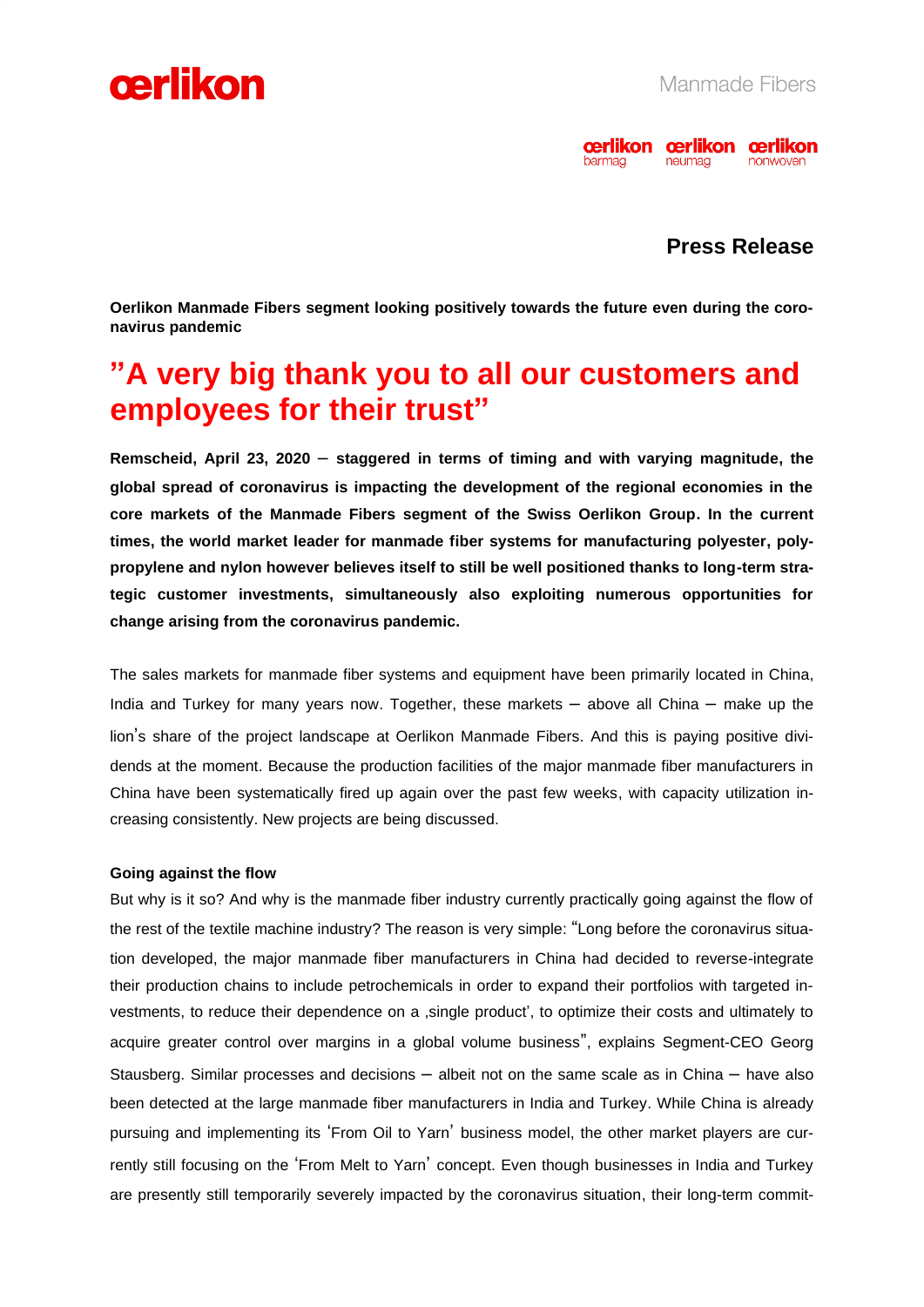

ment cannot however be questioned, as the company-internally-agreed master plans will be systematically implemented moving forward.

#### **Long-term investments of global market players**

All this has recently resulted in increased demand for spinning and texturing systems  $-$  just like those supplied by total solutions provider and world market leader Oerlikon Manmade Fibers with its Oerlikon Barmag, Oerlikon Neumag and Oerlikon Nonwoven product brands. "The investments in petrochemical systems are based on long-term strategic considerations and are resulting – even during the coronavirus pandemic – neither in short- and medium-term economic dips, nor in changed customer behavior. For these reasons, we are currently continuing to look positively towards the future at Oerlikon Manmade Fibers. With orders on our books until 2023, we have created a very good cushion for ourselves. We have to thank all our customers, who have consistently placed their trust in us despite the challenging times we are currently in. We would also like to thank all our employees who remain highly-committed at their mobile workstations at home, servicing the markets throughout the world, providing customers with intensive online consultation on technology questions by means of video conference, continuing to manufacture our high-end technological products in superlative quality under the given coronavirus protection measures at our assembly and production sites worldwide and successfully assembling and commissioning the systems on-site, in part also remotely in collaboration with our clients' staff", states Segment-CEO Georg Stausberg with pride.

As a result of Oerlikon Manmade Fibers delving into the digital age years ago, the segment has experienced the intensive and short-term benefit from all the measures, in part also in its processing of customer projects. "Admittedly, the coronavirus situation has accelerated this digital transformation to an extreme extent. But it is working and the coronavirus crisis will also allow us to take many positive experiences we have made in our digitally-networked world with us moving forward", concludes Stausberg.

4,567 characters including spaces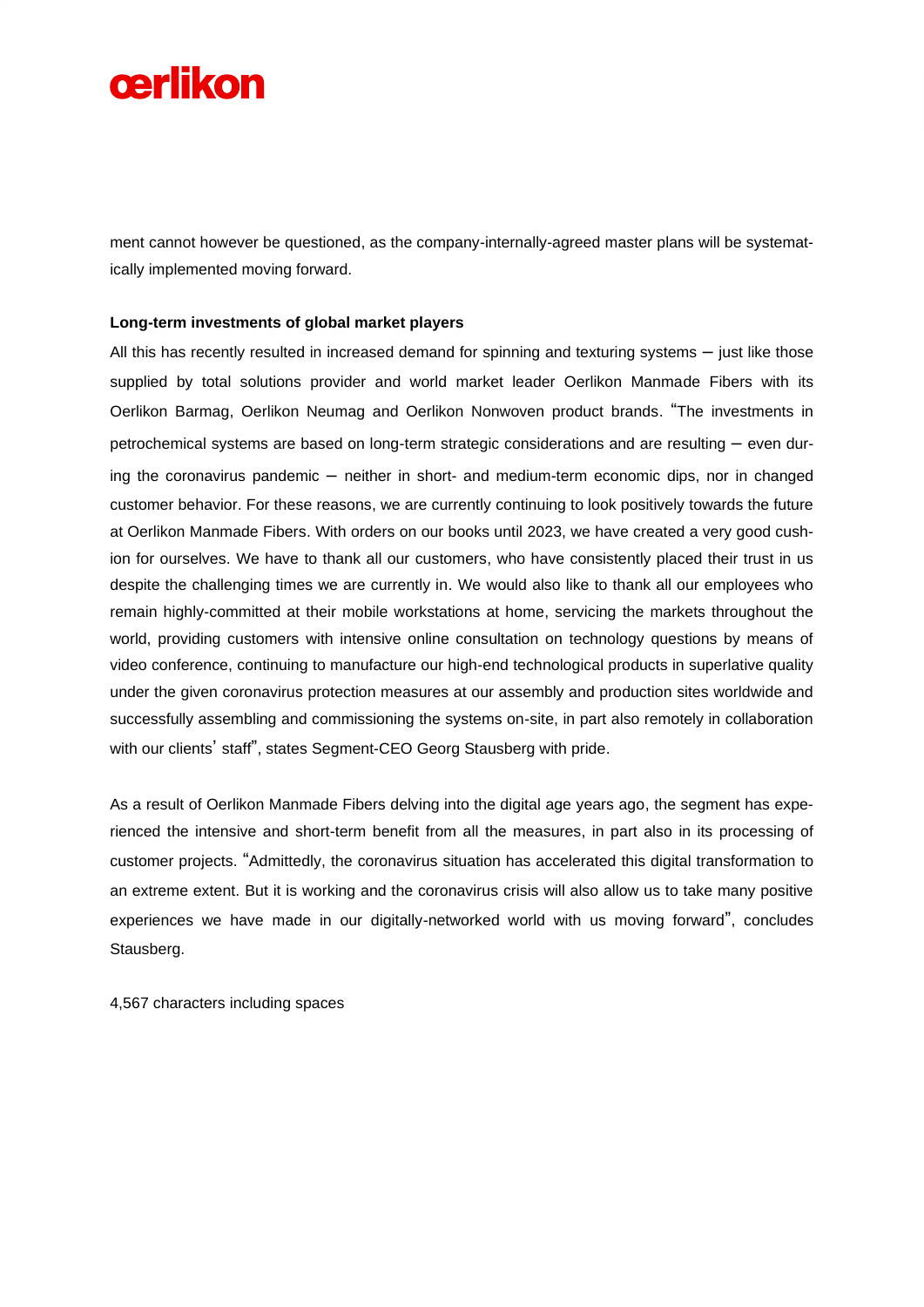



**Caption:** Georg Stausberg, CEO of the Oerlikon Manmade Fibers segment, has been running the global market leader for manmade fiber systems since 2015. Between 2012 and 2014, he was the segment's CTO and COO. Georg Stausberg was CEO of the Oerlikon Neumag business unit between 2008 and 2012. Between 2000 and 2008, he ran the After Sales Division and the Gear Pump Division of Oerlikon Barmag. Between 1989 and 2000, Georg Stausberg was active as an R&D Engineer at Oerlikon Barmag. Georg Stausberg has a degree in mechanical engineering (Dipl.-Ing.) from RWTH Aachen University in Germany.

#### **For further information:**

André Wissenberg Marketing, Corporate Communications & Public Affairs Tel. +49 2191 67 2331 Fax +49 2191 67 1313 andre.wissenberg@oerlikon.com

### **About Oerlikon**

Oerlikon (SIX: OERL) develops modern materials, systems and surface technologies and provides specialized services aimed at securing high-performance products and systems with long lifespans for customers. Supported by its technological core competencies and its strong financial footing, the corporation continues its medium-term growth plan by implementing three strategic factors: focusing on attractive growth markets, ensuring structural growth and expanding through targeted M&A activities. Oerlikon is a globally-leading technology and engineering corporation, operating its business in two segments (Surface Solutions and Manmade Fibers) and employing around 11,100 members of staff at 182 sites in 37 countries worldwide. In 2019, Oerlikon generated sales of CHF 2.6 billion and invested more than CHF 120 million in research & development.

For further information: [www.oerlikon.com](http://www.oerlikon.com/)

#### **About the Oerlikon Manmade Fibers segment**

With its Oerlikon Barmag, Oerlikon Neumag and Oerlikon Nonwoven brands, the Oerlikon Manmade Fibers segment is the world market leader for manmade fiber filament spinning systems, texturing machines, BCF systems, staple fiber systems and solutions for the production of nonwovens and – as a service provider – offers engineering solutions for the entire textile value added chain.

As a future oriented company, the research and development at this division of the Oerlikon Group is driven by energy-efficiency and sustainable technologies (e-save). With its range of polycondensation and extrusion systems and their key components, the company caters to the entire manufacturing